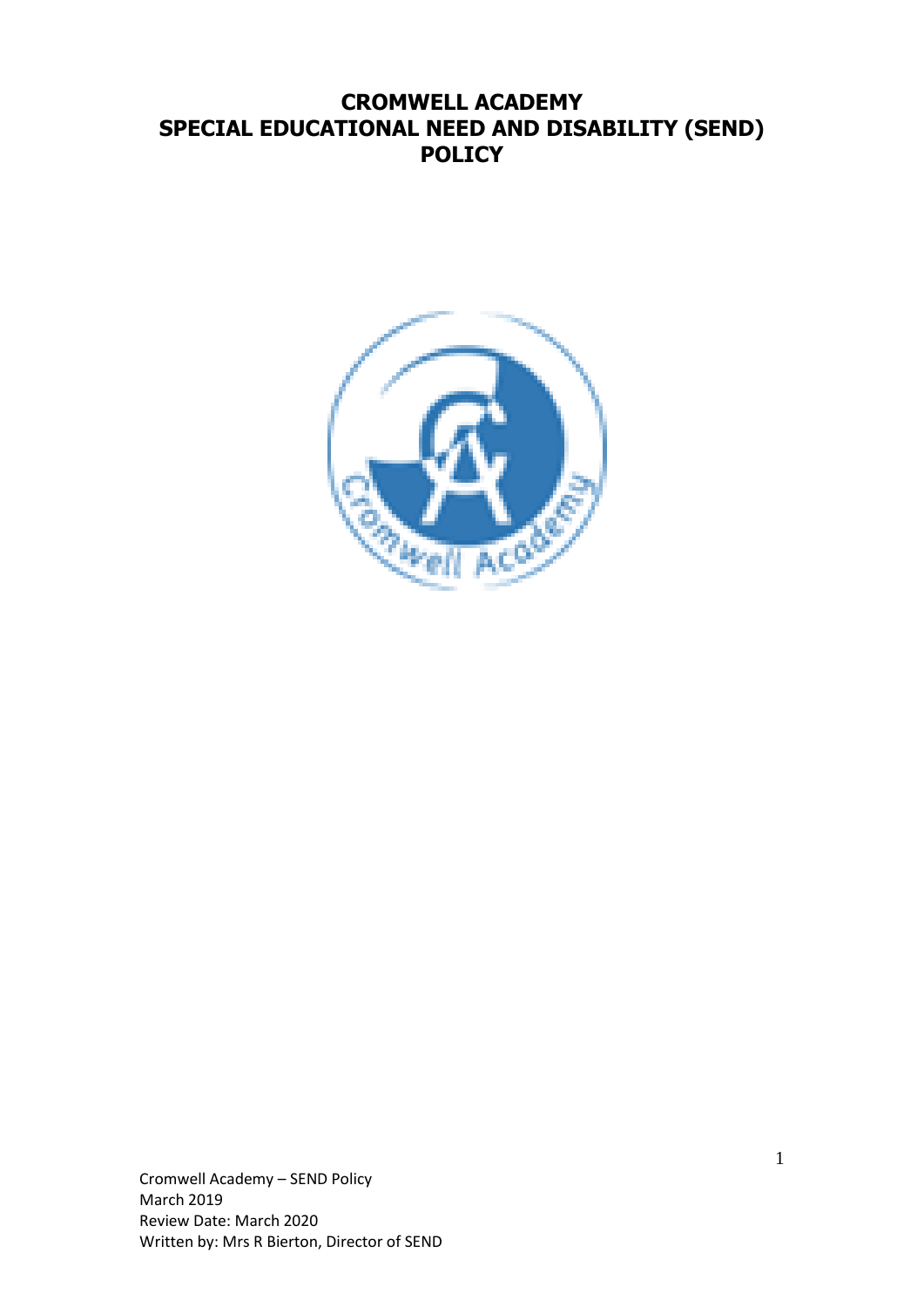## **Definitions of Special Educational Needs and Disabilities (SEND) taken from section 20 of the Children and Families Act 2014.**

A child or young person has SEND if they have a learning difficulty or disability which calls for special educational provision to be made for them. A child of compulsory school age or a young person has a learning difficulty or disability if they: a) have a significantly greater difficulty in learning than the majority of others of the same age; or

b) have a disability which prevents or hinders them from making use of educational facilities of a kind generally provided for others of the same age in mainstream schools or mainstream post-16 institutions.

A child under compulsory school age has special educational needs if they fall within the definition at (a) or (b) above or would do so if special educational provision was not made for them.

Children must not be regarded as having a learning difficulty solely because the language or form of language of their home is different from the language in which they will be taught.

## **COMPLIANCE**

This policy complies with the statutory requirement laid out in the revised SEND Code of Practice  $0 - 25$  (2014) and has been written with reference to the following guidance and documents:

- Equality Act 2010
- SEND Code of Practice  $0 25$  (2014)
- ACES Trust SENDA Policy
- Accessibility Plan
- Safeguarding Policy
- Teaching & Learning Policy
- Teacher Standards 2012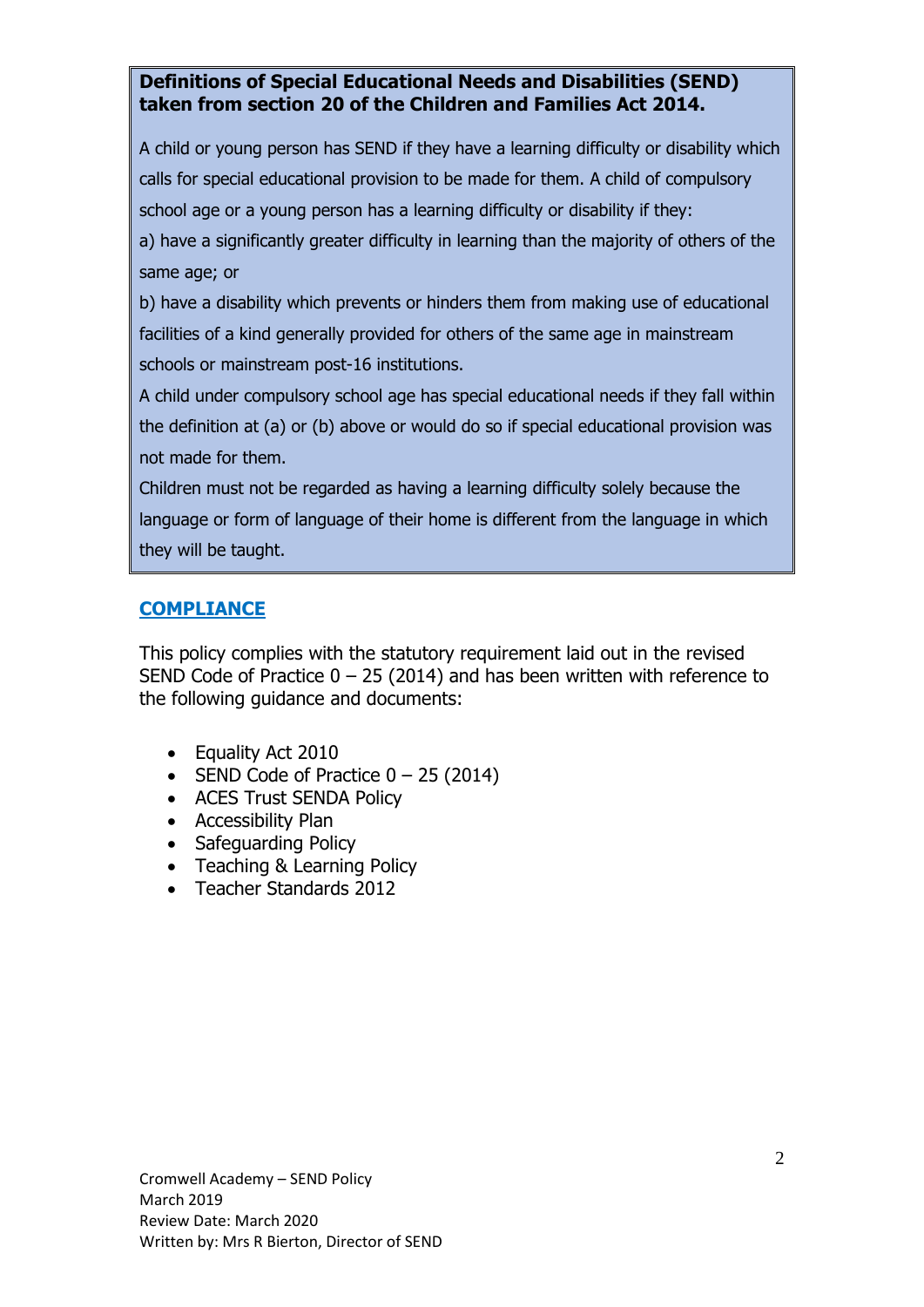## **OUR PHILOSOPHY**

**We value the individual and seek to enable every child to achieve his or her full potential. We believe that children with SEND should have their needs fully met and be offered complete access to a broad, balanced, inclusive and fulfilling education.**

## **OUR AIMS**

At Cromwell Academy we aim:

- To enable every pupil to succeed as fully as possible
- To promote individual confidence and a positive attitude
- To ensure that all pupils, whatever their special educational needs, receive a full educational through a broad and balanced curriculum that is relevant and differentiated, and that demonstrates coherence and progression in learning
- To give pupils with SEND equal opportunities to take part in all aspects of the school's provision, as far as is practicably possible
- To identify, assess, record, and regularly review pupils' progress and needs
- To involve parents/carers in planning and supporting at all stages of their child's development
- To work collaboratively with parents/carers, other professionals and support services
- To ensure that the responsibility held by all staff and governors for SEND is implemented and maintained.

### **OBJECTIVES**

• **Staff members seek to identify the needs of pupils with SEND as early as possible**

We will gather information from parents/carers, education, health and care services and early years settings prior to the child's entry into the school.

• **Monitor the progress of all pupils in order to aid the identification of pupils with SEND**

Continuous monitoring of those pupils with SEN by their teachers, the SENDCo and SLT will help to ensure that they are able to reach their full potential.

• **Make appropriate provision to overcome all barriers to learning and ensure pupils with SEND have full access to the curriculum.**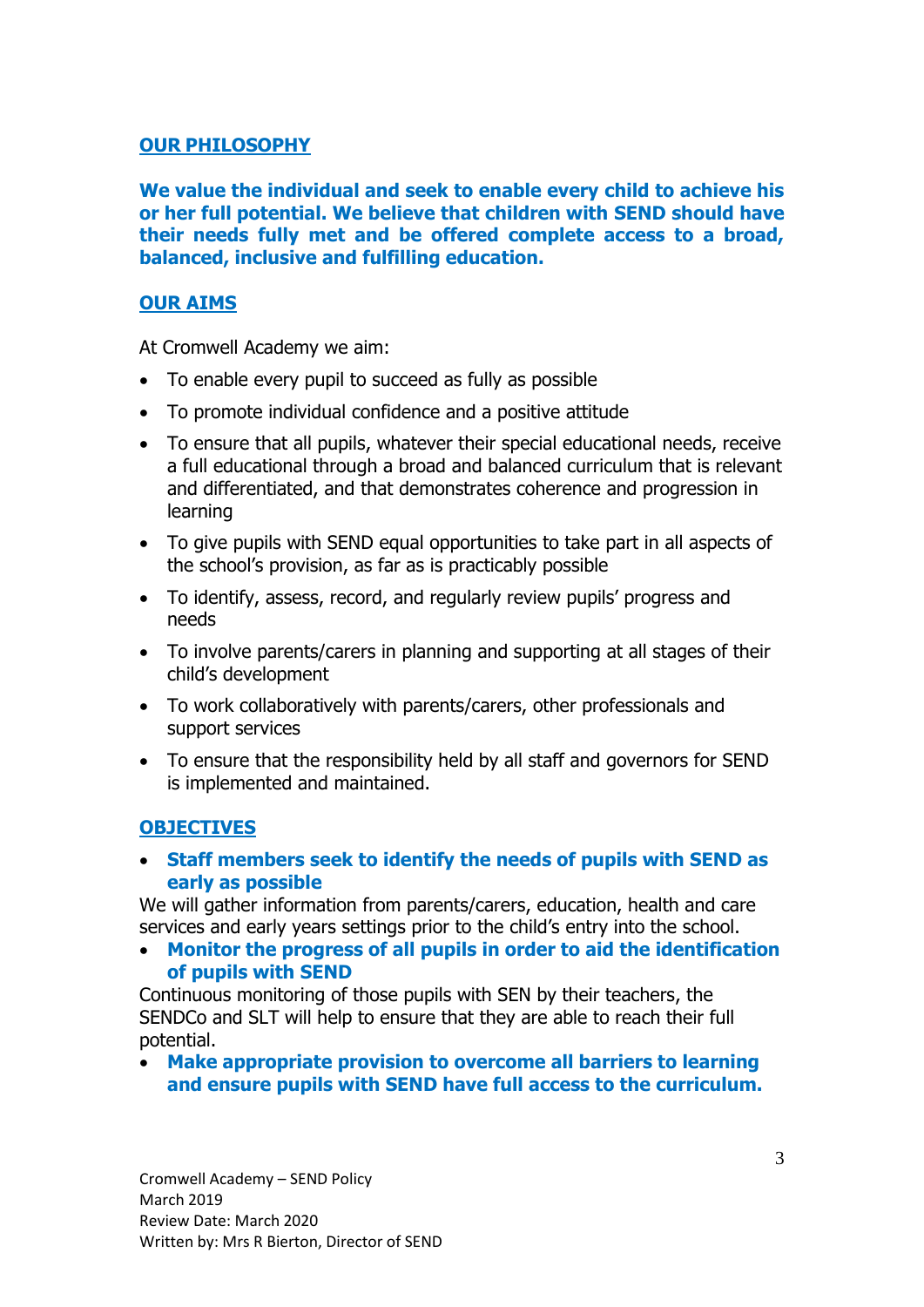This will be co-ordinated by the SENDCo, Director of SEND and Headteacher and will be carefully monitored and regularly reviewed in order to ensure that individual targets are being met and all pupils' needs are provided for.

• **Work with parents/carers to gain a better understanding of their child, and involve them in all stages of their child's education**.

This includes supporting them in terms of understanding SEND procedures and practices, providing regular feedback on their child's progress and signposting to relevant support agencies.

• **To operate a 'whole pupil, whole school' approach to the management and provision of support for special educational needs.**

This means encouraging relationships with adults in school where pupils feel safe to voice their opinions of their own needs, and carefully monitoring the progress of all pupils at regular intervals. Pupil participation is encouraged through school by wider opportunities such as school council, residential visits, school plays, sports teams and after school clubs.

• **Provide support and advice for all staff working with special educational needs pupils.**

Staff receive ongoing support and training to help them to understand and support the needs of the children in their care.

• **Work with and in support of outside agencies when the pupils' needs cannot be met by the school alone.**

Some of these services include the Specialist Teaching Team Service (STT), Educational Psychology Service, Speech and Language Therapy Service and Children and Adult Mental Health Service CAMHS.

## **IDENTIFYING SPECIAL EDUCATIONAL NEEDS**

The SEND Code of Practice recognises four broad areas of need which give an overview of the range of needs which should be planned for. The purpose of identification is to work out what action the school needs to take, not to fit a pupil into a category.

Pupil's needs are identified by considering the needs of the whole child, this will include not just the special educational needs of the child, but other needs too.

| <b>Area of Need:</b>             | <b>Examples of type of need (not</b><br>exhaustive):                                                                             |
|----------------------------------|----------------------------------------------------------------------------------------------------------------------------------|
| 1. Communication and interaction | Speech, Language and Communication<br><b>Needs</b><br>Autistic spectrum disorder (ASD)<br><b>Social Interaction Difficulties</b> |
| 2. Cognition and learning        | Learning Difficulties<br>Specific learning difficulties e.g. Dyslexia                                                            |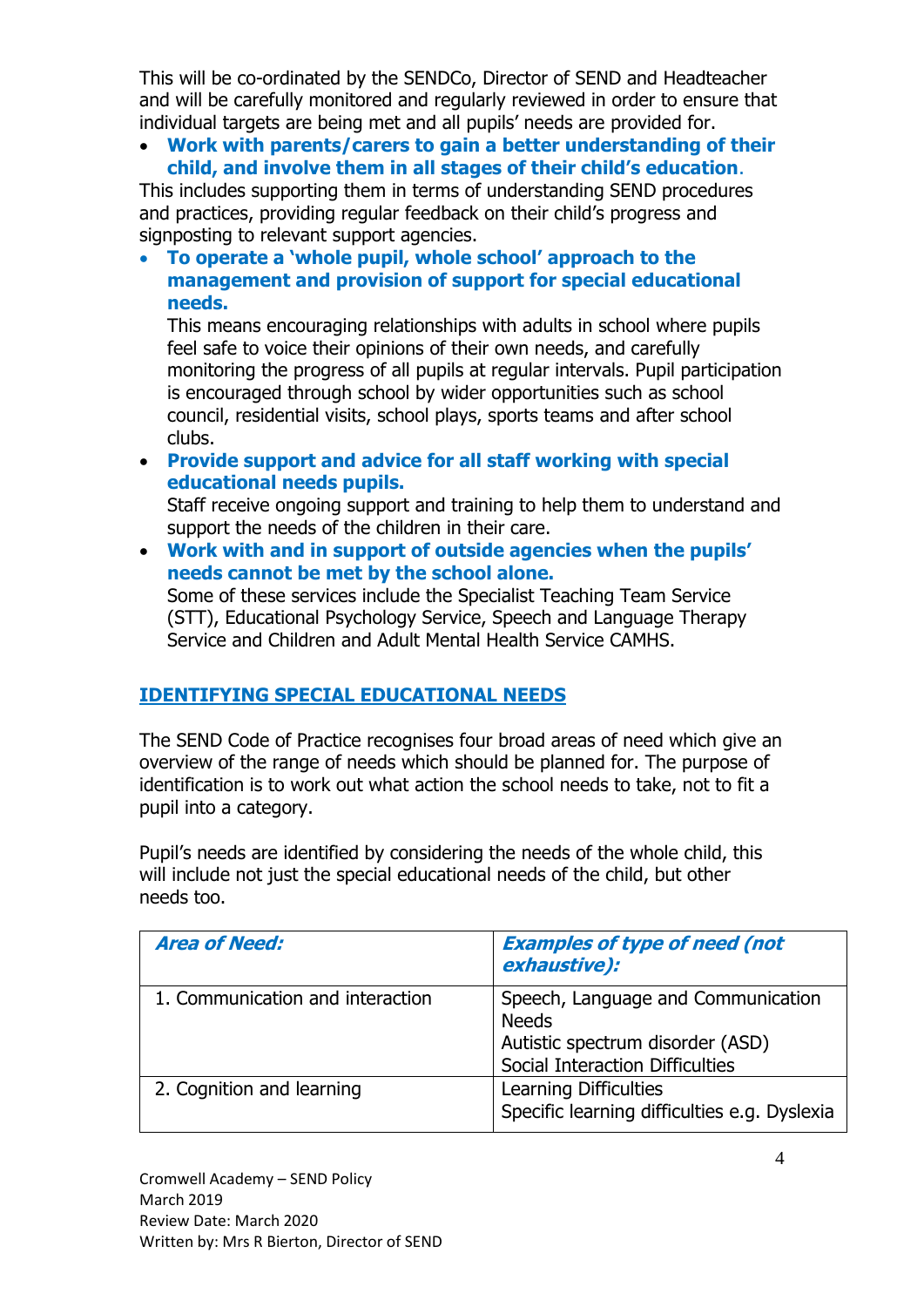| 3. Social, Emotional and Mental Health<br><b>Difficulties</b> | <b>Attention Deficit Disorder</b><br>Attention Deficit Hyperactivity Disorder<br><b>Attachment Disorder</b><br>Depression |
|---------------------------------------------------------------|---------------------------------------------------------------------------------------------------------------------------|
| 4. Sensory and/or physical Needs                              | <b>Hearing Impairment</b>                                                                                                 |
|                                                               | Visual Impairment                                                                                                         |
|                                                               | <b>Physical Disability</b>                                                                                                |

## **A GRADUATED RESPONSE TO SEND**

The Code of Practice (2014) outlines a graduated response to pupils' needs, recognising that there is a continuum of need matched by a continuum of support. This response is seen as action that is **additional to** or **different from** the provision made as part of the school's usual differentiated curriculum and strategies.

## **Quality First Teaching**

a) Any pupils who are falling significantly outside of the range of expected academic achievement in line with predicted performance indicators will be closely monitored by staff in order to gauge their level of learning and any possible difficulties.

b) The child's class teacher will take steps to provide differentiated learning opportunities that will aid the pupil's academic progression and enable the teacher to better understand the provision that is needed.

c) The SENDCo will be consulted as needed for support and advice and may wish to observe the pupil in class.

d) Through (b) and (c) it can be determined which level of provision a child will need going forward.

e) Parents/carers will be informed fully of every stage of their child's development and the circumstances under which they are being monitored. They are encouraged to share information and knowledge with the school. Parent's evenings are used to monitor and assess the progress being made by children.

### **SEND Support**

Where it is determined that a pupil does have SEND, parents/carers will be formally advised of this and the decision will be added to the SEND List or Support List. The aim of formally identifying a pupil with SEND is to help school ensure that effective provision is put in place and so remove barriers to learning. The support provided consists of a four – part process:

**Assess – Plan – Do – Review**

This is an ongoing cycle to enable the provision to be SMART and revised as the understanding of the needs of the pupil grows. This cycle enables the identification of those actions which are the most effective in supporting the

Cromwell Academy – SEND Policy March 2019 Review Date: March 2020 Written by: Mrs R Bierton, Director of SEND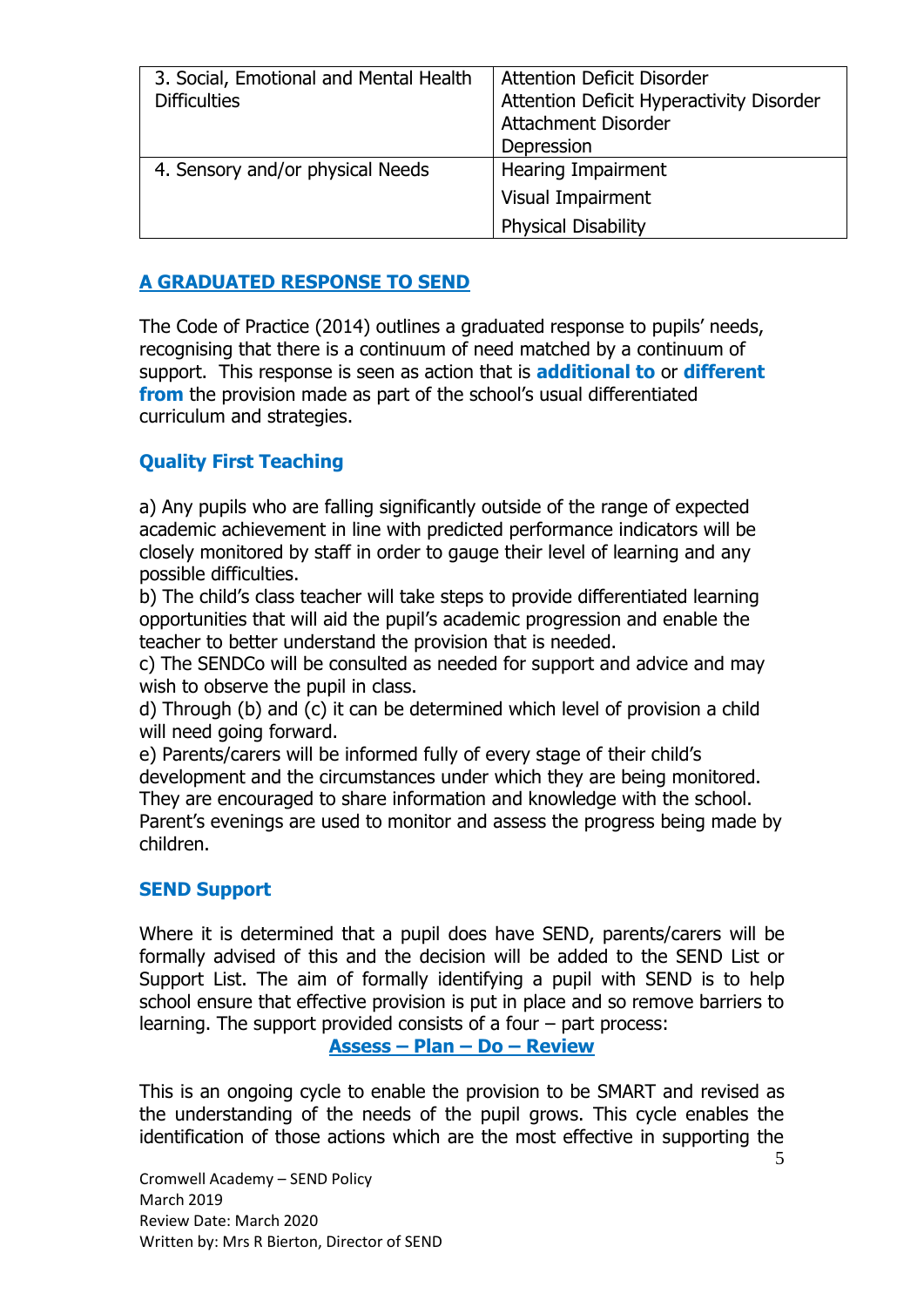pupil to achieve good progress and outcomes.

#### **Assess**

When deciding whether to make Special Educational Provision the teacher and SENDCo consider information about the pupil's progress alongside national data and expectations of progress. This data includes formative assessment at benchmarking points, ongoing termly teacher assessment and early assessment materials.

Teachers and the SENDCo refer to 'Levels to trigger a referral to the SEND List' to inform the decision.

#### **Plan**

The child will be placed on the SEND List or Support Register and their needs will be planned for in a meeting with the class teacher, pupil and parents/carers, when an ADPR (Assess, Plan Do, Review) will be written and the pupil's needs planned for. This could involve small group work, the use of supporting materials such as pencil grips or writing slopes or seeking advice from external agencies and professionals.

#### **Do**

The provision planned is put in place. If outside agency support is required, this will be discussed with the SENDCo. The teacher will plan to ensure that the pupil has opportunities to address target areas on a weekly basis and the teacher will record the outcome of this. This evidence is monitored by the SENDCo.

#### **Review**

The ADPR (Assess, Plan Do, Review) targets will be reviewed termly by the teacher, pupil and parents/carers and in conjunction with termly assessments, where appropriate. New targets will be written together with the pupil and parents/carers, beginning the cycle again.

If deemed appropriate a pupil may be placed on the Monitoring List as they no longer require ADPR provision. If a pupil has a formally diagnosed SEND they will remain on the SEND List although an APDR may not be deemed necessary at that time.

#### **REFERRAL FOR AN EDUCATION AND HEALTH CARE PLAN (EHCP)**

If a child has lifelong or significant difficulties, they may undergo the Statutory Assessment Process which is usually requested by the school but can be requested by a parent/carer. This will occur where the complexity of need or a lack of clarity around the needs of the child are such that a multiagency approach to assessing that need, to planning provision and identifying resources, is required. The decision to make a referral for an Education, Health and Care Plan will be taken at a progress review. The application for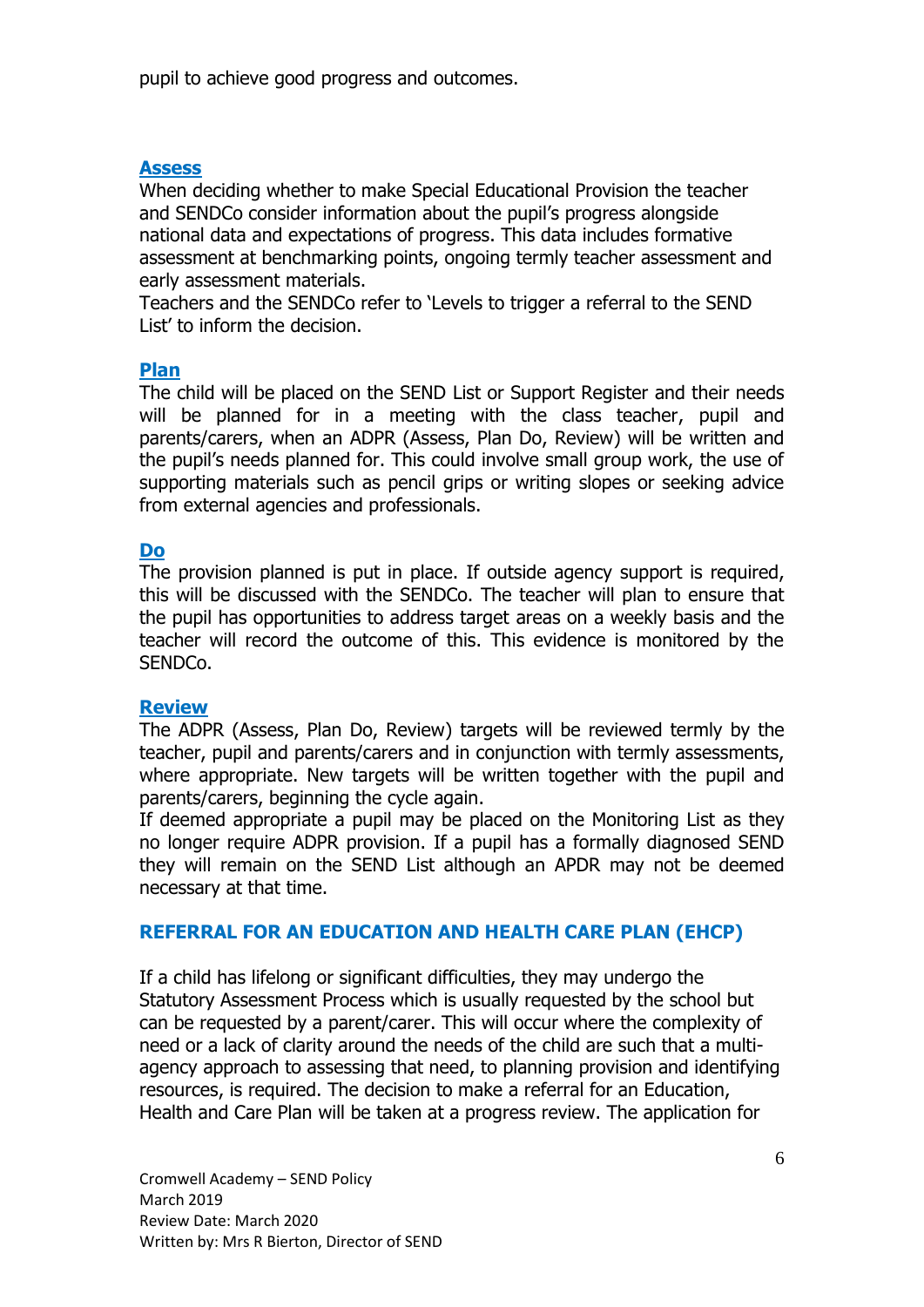an Education, Health and Care Plans will combine information from a variety of sources including:

- Parents/Carers
- Teachers
- SENDCo
- Social Care
- Health professionals

Information will be gathered relating to the current provision provided, action points that have been taken, and the preliminary outcomes of targets set. A decision will be made by a group of people from education, health and social care about whether or the child is eligible for an EHC Plan. Parents/carers have the right to appeal against a decision not to initiate a statutory assessment leading to an EHC Plan.

- Following Statutory Assessment, an EHC Plan may be provided by Cambridgeshire County Council, if it is decided that the child's needs cannot be reasonably met by the support that is available within school.
- The school and the child's parents/carers will be involved in developing and producing the plan.
- Parents/carers have the right to appeal against the content of the EHC Plan.
- Once the EHC Plan has been completed and agreed, it will be kept as part of the pupil's formal record and reviewed at least annually by staff, parents/carers and the pupil.
- The annual review enables provision for the pupil to be evaluated and, where appropriate, for changes to be put in place, for example, reducing or increasing levels of support.

### **THE ROLE OF PARENTS/CARERS**

Partnership with parents/carers plays a key role in enabling children and young people with SEND to achieve their full potential. We recognise that parents/carers hold key information and have knowledge and experience to contribute to the shared view of a child's needs and the best way of supporting them. We aim to work with parents/carers as fully as possible to support pupils' SEND needs.

### **THE ROLE OF THE CHILD**

Children and young people with SEND often have a unique knowledge of their own needs and their views about what help they would like to make the most of their education will be sort. They will be encouraged, where possible, to take part in all the decision-making processes and contribute to the assessment of their needs, the review and transition processes.

Cromwell Academy – SEND Policy March 2019 Review Date: March 2020 Written by: Mrs R Bierton, Director of SEND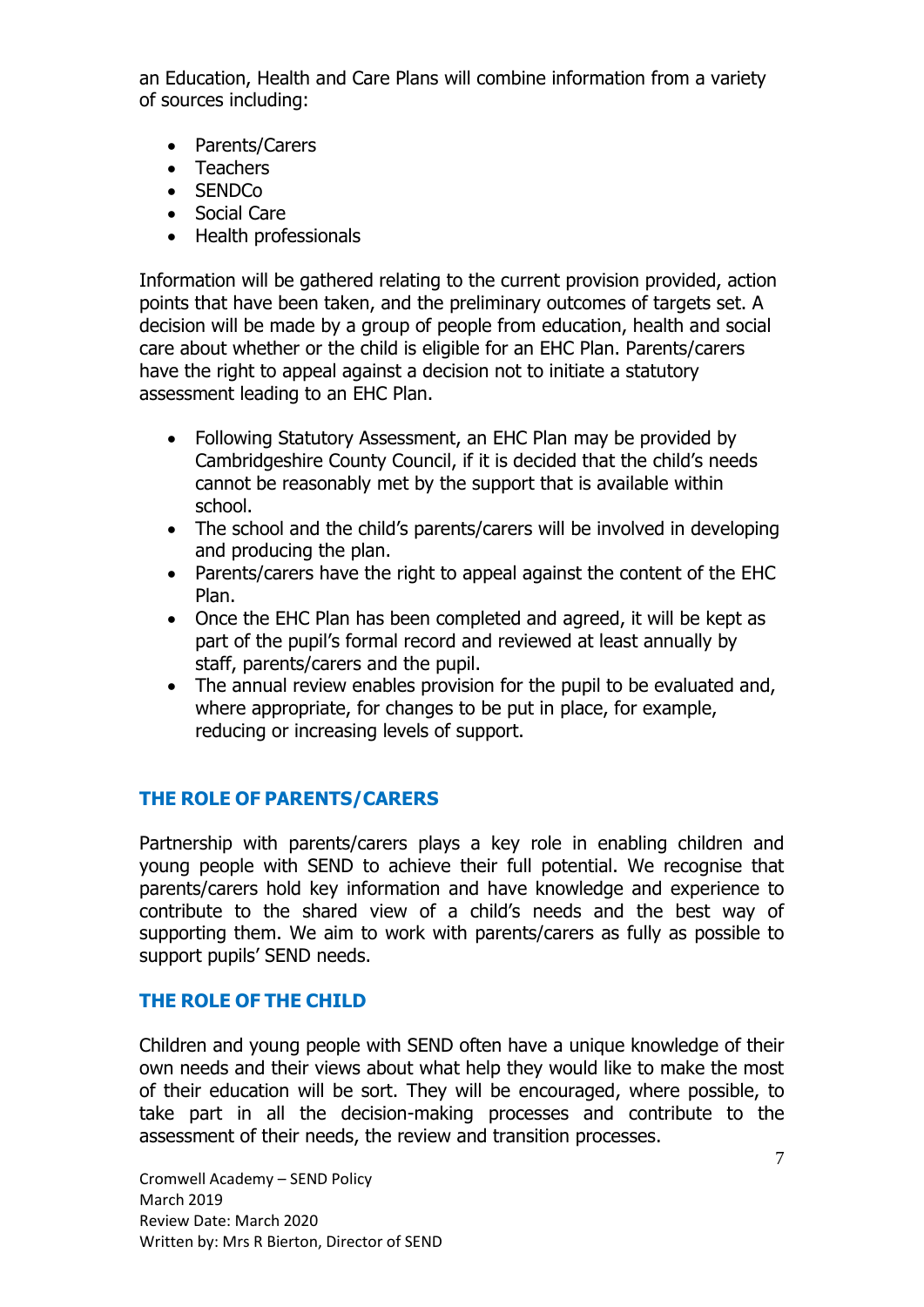## **THE ROLE OF THE TEACHER**

- Meeting with the SENDCo regularly to discuss additional needs and concerns and log any ongoing concerns via the school alert processes;
- including pupils with SEND in the classroom via quality first teaching, and to provide a differentiated curriculum, when appropriate. Teachers can draw on the SENDCo for advice on assessment and strategies to support inclusion;
- making themselves aware of the school's SEND Policy and procedures for identifying, monitoring and supporting pupils with SEND;
- meeting with parents/carers of pupils with SEND to plan and set targets;
- writing, reviewing and collecting evidence for ADPR provision

**Teaching Assistants** work as part of a team with the teachers, supporting pupils' individual needs, and helping with inclusion of pupils with SEND within the school learning environments and areas.

## **THE ROLE OF THE SENDCO**

The SEND Co-ordinator is responsible for:

- Overseeing the day-to-day operation of the school's SEND policy.
- Coordinating provision for children with SEND
- Liaising with and advising fellow teachers
- Overseeing the records of children with SEND.
- Liaising with the parents/carers of children with SEND.
- Contributing to the CPD of staff.
- Liaising with outside agencies including the LA's support and educational psychology services, health and social services and voluntary bodies.

The Director of SEND for ACES Academies, which Cromwell Academy is part of, is Mrs Rebecca Bierton.

The SENDCo and Deputy Head is Mrs Lauren Blyth.

## **THE ROLE OF GOVERNORS**

Governors play a major part in school self-review. In relation to SEND, members of the governing body will ensure that:

• they are involved in the development and monitoring of the school's SEND policy, and that the school as a whole will also be involved in its development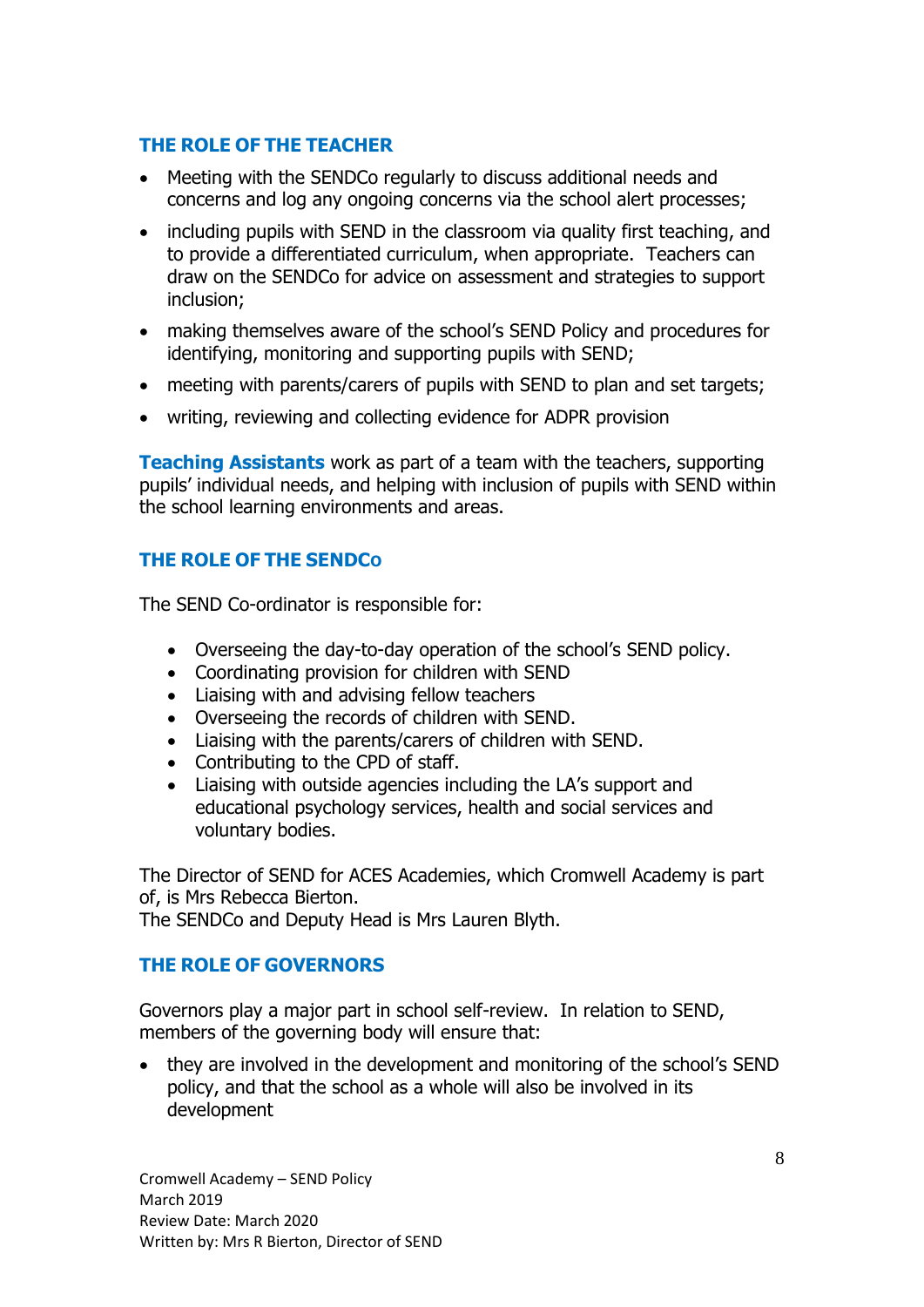- SEND provision is an integral part of the School Development Plan
- the quality of SEND provision is regularly monitored

## **THE ROLE OF THE HEADTEACHER**

The Headteacher, Mrs Hannah Connor-James, has responsibility for:

- the management of all aspects of the school's work, including provision for pupils with special educational needs
- keeping the governing body informed about SEND issues
- working closely with the Director or SEND and SENDCo
- the deployment of all special educational needs personnel within the school
- has overall responsibility for monitoring and reporting to the governors about the implementation of the schools' SEND policy and the effects of inclusion policies on the school as whole.

## **CHILDREN WITH ENGLISH AS AN ADDITIONAL LANGUAGE (EAL)**

The identification and assessmnent of the special educational needs of children wth English as a second language requires particular care. Where there is uncertainty about an individual child the teachers will look carefully at all aspects of the child's performance in different subjects to establish whether the problems they have in the classroom are due to limitations in their command of the language being used or are due to SEND. (See Policy and for EAL).

### **ADMISSIONS AND INCLUSION**

The SEND Code of Practice reinforces our commitment to inclusion:

We admit pupils with already identified special educational needs, as well as providing for pupils not previously identified as having SEND.

For admission we treat children with special educational needs but without statements as fairly as all other applicants based on the LA's admission criteria.

We admit all pupils with a Statement of Special Educational Need or Education and Health Care Plans where the parent/carer identifies our school as their preferred choice. Only in exceptional circumstances where the 'child's inclusion would be incompatible with the efficient education of other children' (SEND Code of Practice Para 1.36) may the parental wish be refused.